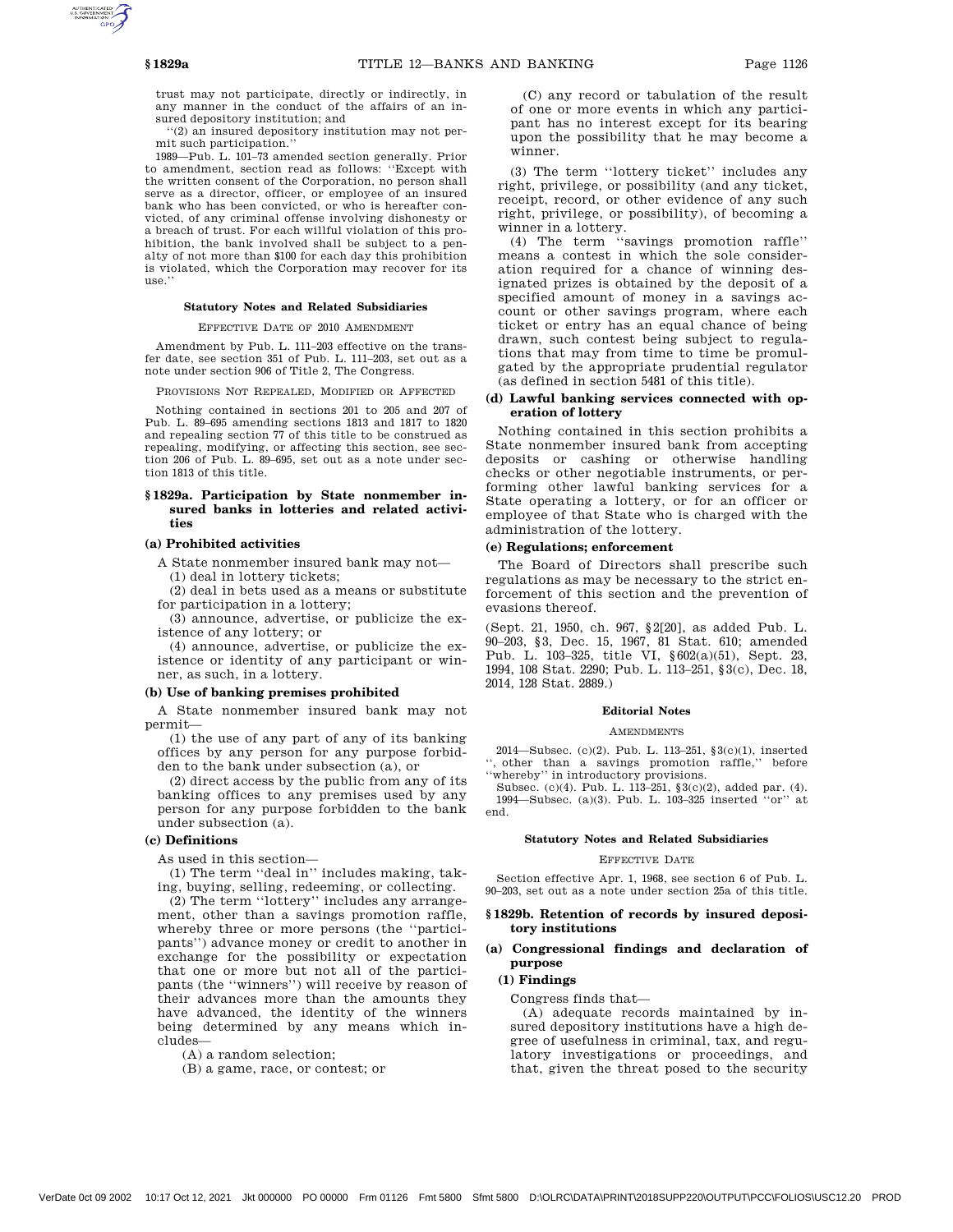of the Nation on and after the terrorist attacks against the United States on September 11, 2001, such records may also have a high degree of usefulness in the conduct of intelligence or counterintelligence activities, including analysis, to protect against domestic and international terrorism; and

(B) microfilm or other reproductions and other records made by insured depository institutions of checks, as well as records kept by such institutions, of the identity of persons maintaining or authorized to act with respect to accounts therein, have been of particular value in proceedings described in subparagraph (A).

## **(2) Purpose**

It is the purpose of this section to require the maintenance of appropriate types of records by insured depository institutions in the United States where such records have a high degree of usefulness in criminal, tax, or regulatory investigations or proceedings, recognizing that, given the threat posed to the security of the Nation on and after the terrorist attacks against the United States on September 11, 2001, such records may also have a high degree of usefulness in the conduct of intelligence or counterintelligence activities, including analysis, to protect against international terrorism.

## **(b) Recordkeeping regulations**

## **(1) In general**

Where the Secretary of the Treasury (referred to in this section as the ''Secretary'') determines that the maintenance of appropriate types of records and other evidence by insured depository institutions has a high degree of usefulness in criminal, tax, or regulatory investigations or proceedings, he shall prescribe regulations to carry out the purposes of this section.

#### **(2) Domestic funds transfers**

Whenever the Secretary and the Board of Governors of the Federal Reserve System (hereafter in this section referred to as the ''Board'') determine that the maintenance of records, by insured depository institutions, of payment orders which direct transfers of funds over wholesale funds transfer systems has a high degree of usefulness in criminal, tax, or regulatory investigations or proceedings, the Secretary and the Board shall jointly prescribe regulations to carry out the purposes of this section with respect to the maintenance of such records.

## **(3) International funds transfers**

## **(A) In general**

The Secretary and the Board shall jointly prescribe, after consultation with State banking supervisors, final regulations requiring that insured depository institutions, businesses that provide check cashing services, money transmitting businesses, and businesses that issue or redeem money orders, travelers' checks or other similar instruments maintain such records of payment orders which—

(i) involve international transactions; and

(ii) direct transfers of funds over wholesale funds transfer systems or on the books of any insured depository institution, or on the books of any business that provides check cashing services, any money transmitting business, and any business that issues or redeems money orders, travelers' checks or similar instruments,

that will have a high degree of usefulness in criminal, tax, or regulatory investigations or proceedings.

# **(B) Factors for consideration**

In prescribing the regulations required under subparagraph (A), the Secretary and the Board shall consider—

(i) the usefulness in criminal, tax, or regulatory investigations or proceedings of any record required to be maintained pursuant to the proposed regulations; and

(ii) the effect the recordkeeping required pursuant to such proposed regulations will have on the cost and efficiency of the payment system.

# **(C) Availability of records**

Any records required to be maintained pursuant to the regulations prescribed under subparagraph (A) shall be submitted or made available to the Secretary or the Board upon request.

# **(c) Identity of persons having accounts and persons authorized to act with respect to such accounts; exemptions**

Subject to the requirements of any regulations prescribed jointly by the Secretary and the Board under paragraph (2) or (3) of subsection (b), each insured depository institution shall maintain such records and other evidence, in such form as the Secretary shall require, of the identity of each person having an account in the United States with the insured depository institution and of each individual authorized to sign checks, make withdrawals, or otherwise act with respect to any such account. The Secretary may make such exemptions from any requirement otherwise imposed under this subsection as are consistent with the purposes of this section.

## **(d) Reproduction of checks, drafts, and other instruments; record of transactions; identity of party**

Each insured depository institution shall make, to the extent that the regulations of the Secretary so require—

(1) a microfilm or other reproduction of each check, draft, or similar instrument drawn on it and presented to it for payment; and

(2) a record of each check, draft, or similar instrument received by it for deposit or collection, together with an identification of the party for whose account it is to be deposited or collected, unless the insured depository institution has already made a record of the party's identity pursuant to subsection (c).

## **(e) Identity of persons making reportable currency and foreign transactions**

Subject to the requirements of any regulations prescribed jointly by the Secretary and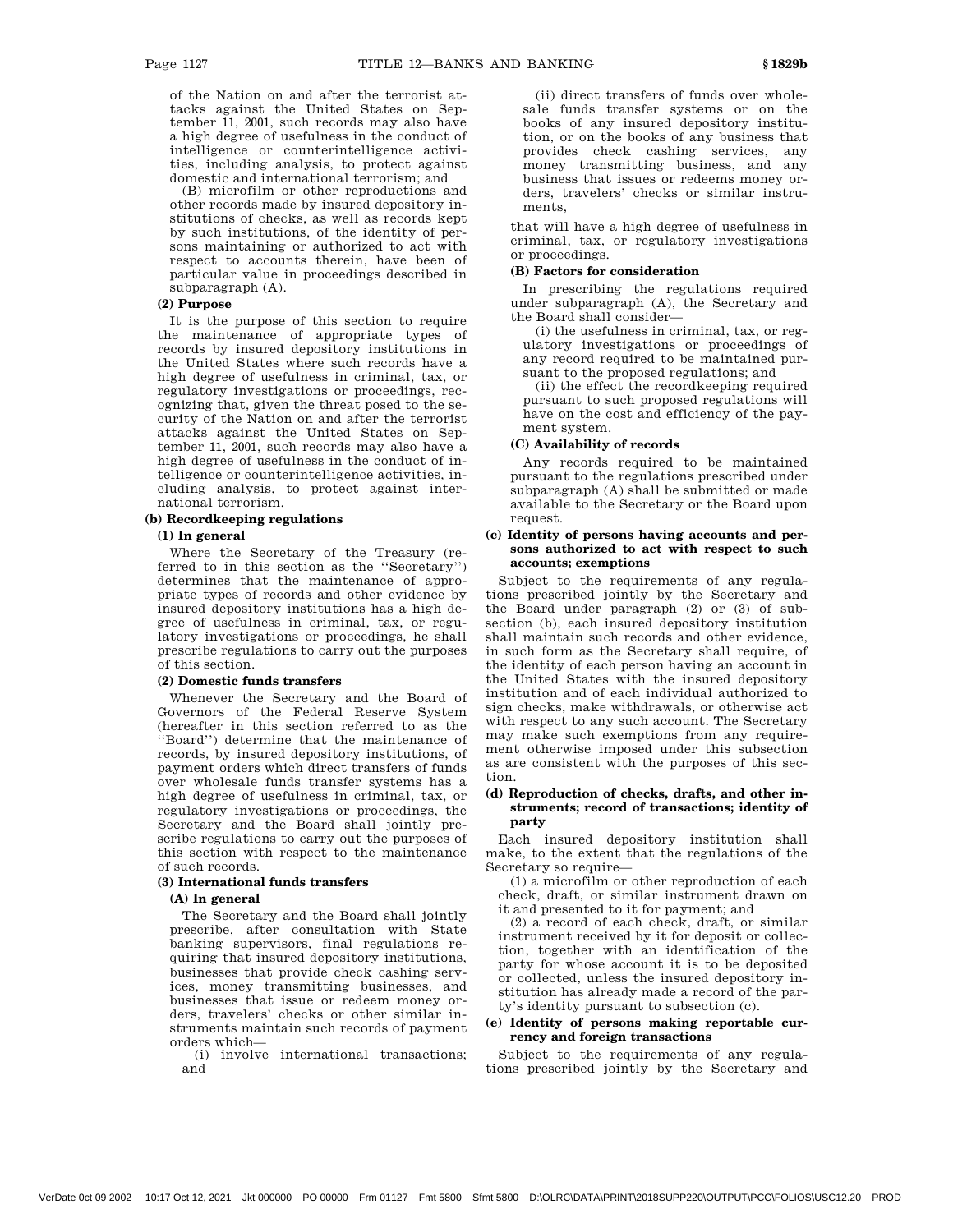the Board under paragraph (2) or (3) of subsection (b), whenever any individual engages (whether as principal, agent, or bailee) in any transaction with an insured depository institution which is required to be reported or recorded under subchapter II of chapter 53 of title 31, the insured depository institution shall require and retain such evidence of the identity of that individual as the Secretary may prescribe as appropriate under the circumstances.

# **(f) Additions to or substitutes for required records**

Subject to the requirements of any regulations prescribed jointly by the Secretary and the Board under paragraph (2) or (3) of subsection (b) and in addition to or in lieu of the records and evidence otherwise referred to in this section, each insured depository institution shall maintain such records and evidence as the Secretary may prescribe to carry out the purposes of this section.

#### **(g) Retention period**

Any type of record or evidence required under this section shall be retained for such period as the Secretary may prescribe for the type in question. Any period so prescribed shall not exceed six years unless the Secretary determines, having regard for the purposes of this section, that a longer period is necessary in the case of a particular type of record or evidence.

## **(h) Report to Congress by Secretary of the Treasury**

The Secretary shall include in his annual report to the Congress information on his implementation of the authority conferred by this section and any similar authority with respect to recordkeeping or reporting requirements conferred by other provisions of law.

#### **(i) Application of provisions to foreign banks**

The provisions of this section shall not apply to any foreign bank except with respect to the transactions and records of any insured branch of such a bank.

### **(j) Civil penalties**

#### **(1) Penalty imposed**

Any insured depository institution and any director, officer, or employee of an insured depository institution who willfully or through gross negligence violates, or any person who willfully causes such a violation, any regulation prescribed under subsection (b) shall be liable to the United States for a civil penalty of not more than \$10,000.

#### **(2) Treatment of continuing violation**

A separate violation of any regulation prescribed under subsection (b) of this section occurs for each day the violation continues and at each office, branch, or place of business at which such violation occurs.

## **(3) Assessment**

Any penalty imposed under paragraph (1) shall be assessed, mitigated, and collected in the manner provided in subsections (b) and (c) of section 5321 of title 31.

(Sept. 21, 1950, ch. 967, §2[21], as added Pub. L. 91–508, title I, §101, Oct. 26, 1970, 84 Stat. 1114; amended Pub. L. 95–369, §6(c)(29), Sept. 17, 1978, 92 Stat. 620; Pub. L. 100–690, title VI, §6185(d)(1), Nov. 18, 1988, 102 Stat. 4356; Pub. L. 101–73, title II, §201(a), Aug. 9, 1989, 103 Stat. 187; Pub. L. 102–550, title XV, §§1515(a), (b), 1535(b), Oct. 28, 1992, 106 Stat. 4058, 4059, 4066; Pub. L. 103–325, title VI, §602(a)(52)–(54), Sept. 23, 1994, 108 Stat. 2290; Pub. L. 107–56, title III, §358(d), Oct. 26, 2001, 115 Stat. 326; Pub. L. 108–458, title VI, §6203(k), Dec. 17, 2004, 118 Stat. 3747.)

#### **Editorial Notes**

#### **CODIFICATION**

In subsec. (e), ''subchapter II of chapter 53 of title 31'' was substituted for ''the Currency and Foreign Transactions Reporting Act [31 U.S.C. 1051 et seq.]'' on authority of Pub. L. 97–258, §4(b), Sept. 13, 1982, 96 Stat. 1067, the first section of which enacted Title 31, Money and Finance.

#### AMENDMENTS

2004—Subsec. (a)(2). Pub. L. 108–458 substituted ''recognizing that'' for ''recognizes that''.

2001—Subsec. (a). Pub. L. 107–56 reenacted heading without change and amended text generally. Prior to amendment, text read as follows:

''(1) The Congress finds that adequate records maintained by insured depository institutions have a high degree of usefulness in criminal, tax, and regulatory investigations and proceedings. The Congress further finds that microfilm or other reproductions and other records made by banks of checks, as well as records kept by banks of the identity of persons maintaining or authorized to act with respect to accounts therein, have been of particular value in this respect.

''(2) It is the purpose of this section to require the maintenance of appropriate types of records by insured depository institutions in the United States where such records have a high degree of usefulness in criminal, tax, or regulatory investigations or proceedings.

1994—Subsecs. (c), (d)(2), (e). Pub. L. 103–325 substituted ''the insured depository institution'' for ''the bank''.

1992—Subsec. (b). Pub. L. 102–550, §1515(a), inserted heading, designated existing provisions as par. (1) and inserted heading, and added pars. (2) and (3).

Subsec. (c). Pub. L. 102–550, §1515(b)(1), substituted ''Subject to the requirements of any regulations prescribed jointly by the Secretary and the Board under paragraph (2) or (3) of subsection (b), each insured'' for ''Each insured''.

Subsec. (e). Pub. L. 102–550, §1515(b)(2), substituted 'Subject to the requirements of any regulations prescribed jointly by the Secretary and the Board under paragraph (2) or (3) of subsection (b), whenever any'' for ''Whenever any''.

Subsec. (f). Pub. L. 102–550, §1515(b)(3), substituted ''Subject to the requirements of any regulations prescribed jointly by the Secretary and the Board under paragraph (2) or (3) of subsection (b) and in addition to'' for ''In addition to''.

Subsec. (j)(1). Pub. L. 102–550, §1535(b), inserted '', or any person who willfully causes such a violation,'' after ''gross negligence violates''.

1989—Pub. L. 101–73 substituted references to insured depository institutions for references to insured banks wherever appearing in this section.

1988—Subsec. (j). Pub. L. 100–690 added subsec. (j).

1978—Subsec. (i). Pub. L. 95–369 added subsec. (i).

#### **Statutory Notes and Related Subsidiaries**

#### EFFECTIVE DATE OF 2004 AMENDMENT

Amendment by Pub. L. 108–458 effective as if included in Pub. L. 107–56, as of the date of enactment of such Act, and no amendment made by Pub. L. 107–56 that is